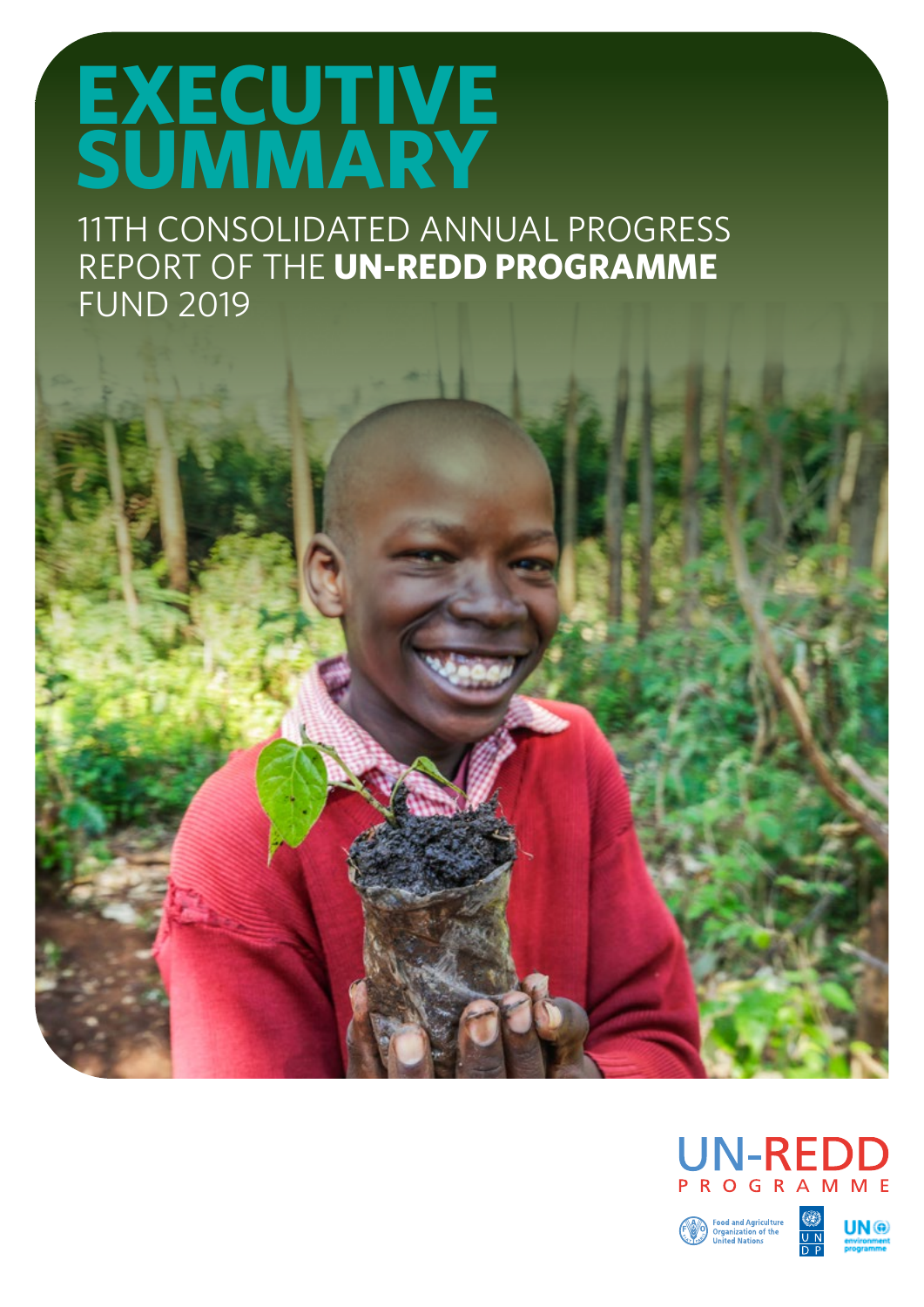his Annual Report presents the results of the UN-REDD Programme through the year 2019, which continues a progressive series of policy, institutional and knowledge achievements in countries and across the world in the climate & forest nexus since the Programme's launch in 2008. As UN-REDD partner countries are making ever greater progress to get ready for REDD+, the UN-REDD Programme is increasingly focused on responding to country demand for technical assistance to implement REDD+ and access results-based payments for REDD+ and, ultimately, realise commitments under the Paris Climate Agreement. As of December 2019, the UN-REDD Programme had enabled its 65 partner countries across Asia and the Pacific, Africa, Latin America and the Caribbean to access knowledge and make significant progress towards adopting and implementing REDD+ actions.

In 2019, a key focus of the Programme remained assisting partner countries in their efforts to complete the four pillars of the Warsaw Framework for REDD+, a requirement for results-based payments. Adopted in 2013, the Framework outlines four areas of REDD+ readiness: National REDD+ Strategies or Action Plans (NS/APs), National Forest Monitoring Systems (NFMS), Forest Reference Emissions Levels/Forest Reference Levels (FREL/FRLs), and Safeguards and Safeguards Information Systems (SIS).

This year, Bangladash, Honduras, and Mongolia finalized National REDD+ Strategies or Action Plans, bringing the total to 28 countries that have adopted, with UN-REDD support, strategic policy frameworks to institutionalize forest solutions to climate change. To date, UN-REDD has supported 45 countries in developing National Forest Monitoring Systems (NFMS). In 2019, UN-REDD supported Viet Nam and Zambia to undertake testing and train-

ing with Open Foris, facilitating satellite and ground data processing. Benefitting from UN-REDD Programme knowledge materials, Argentina, Bangladesh, Nigeria and Solomon Islands submitted their FRELs/FRLs to UNFCCC in early 2019 and enabled Colombia, Ecuador, Honduras, Kenya and Mexico to finalize their FRELs/FRLs for submission in early 2020. Seven countries advanced in the design and operation of their Safeguards Information Systems (SIS) at a national level in 2019. Argentina, [Chile](https://www.enccrv.cl/sis) and [Paraguay](http://dncc.mades.gov.py/sistema-de-informacion-de-salvaguardas) put their SIS online, thus facilitating the access to information on how safeguards are being addressed and respected. In addition, Cote d'Ivoire and Zambia developed test versions of their SIS platforms and will upload them online in 2020. Colombia finalized the design of its SIS, and Myanmar advanced the design of its system.

Throughout the year, 14 partner countries received customized UN-REDD Programme support through National



## **Countries asociated with UN-REDD Programme**

In addition, support to Cook Islands, Gambia, Kribati, Marshall Islands, Niger, Palau, Senegal, Sierra Leone, Tongo and Tuvalu.